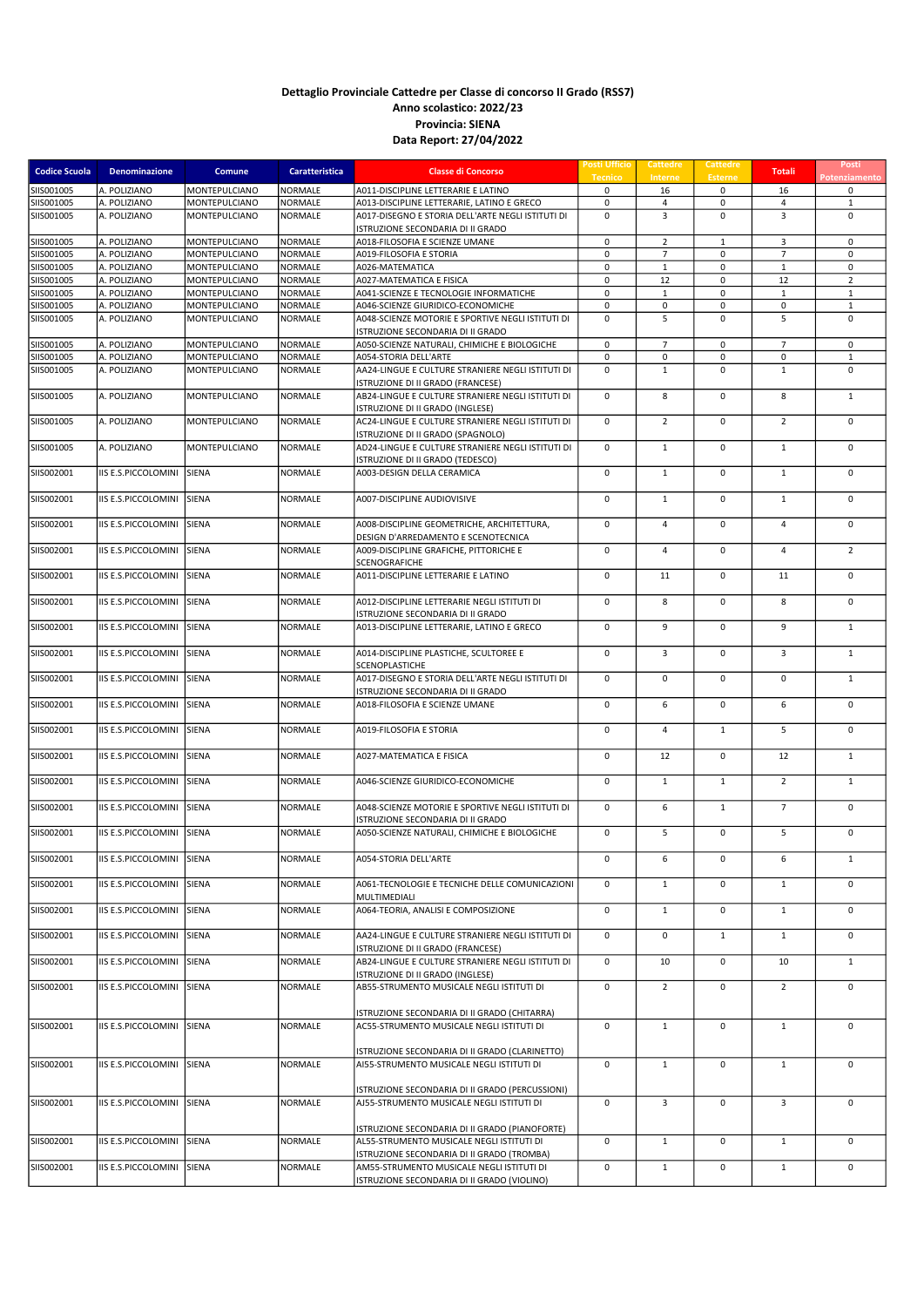| <b>Codice Scuola</b>     | Denominazione                          | Comune                     | Caratteristica                   | <b>Classe di Concorso</b>                                                              | Posti Ufficio<br><b>Tecnico</b> | <b>Cattedre</b><br>Interne     | Cattedre<br><b>Esterne</b> | <b>Totali</b>                 | Posti<br>Potenziament |
|--------------------------|----------------------------------------|----------------------------|----------------------------------|----------------------------------------------------------------------------------------|---------------------------------|--------------------------------|----------------------------|-------------------------------|-----------------------|
| SIIS002001               | IIS E.S.PICCOLOMINI SIENA              |                            | NORMALE                          | AN55-STRUMENTO MUSICALE NEGLI ISTITUTI DI                                              | $\mathbf 0$                     | $\mathbf{1}$                   | $\mathbf 0$                | $\mathbf{1}$                  | $\mathbf 0$           |
|                          |                                        |                            |                                  | ISTRUZIONE SECONDARIA DI II GRADO (VIOLONCELLO)                                        |                                 |                                |                            |                               |                       |
| SIIS002001               | IIS E.S.PICCOLOMINI                    | SIENA                      | NORMALE                          | AO55-STRUMENTO MUSICALE NEGLI ISTITUTI DI                                              | 0                               | $\mathbf{1}$                   | 0                          | $\mathbf{1}$                  | $\mathsf 0$           |
| SIIS002001               | IIS E.S.PICCOLOMINI                    | SIENA                      | NORMALE                          | ISTRUZIONE SECONDARIA DI II GRADO (CANTO)<br>AW55-STRUMENTO MUSICALE NEGLI ISTITUTI DI | 0                               | $\mathbf{1}$                   | $\mathsf 0$                | $\mathbf{1}$                  | $\pmb{0}$             |
|                          |                                        |                            |                                  | ISTRUZIONE SECONDARIA DI II GRADO (FLAUTO                                              |                                 |                                |                            |                               |                       |
| SIIS00300R               | S. GIOVANNI BOSCO                      | COLLE DI VAL D'ELSA        | NORMALE                          | TRAVERSO)<br>A011-DISCIPLINE LETTERARIE E LATINO                                       | 0                               | 10                             | $\mathsf 0$                | 10                            | $\mathbf 0$           |
|                          |                                        |                            |                                  |                                                                                        |                                 |                                |                            |                               |                       |
| SIIS00300R               | S. GIOVANNI BOSCO                      | COLLE DI VAL D'ELSA        | <b>NORMALE</b>                   | A012-DISCIPLINE LETTERARIE NEGLI ISTITUTI DI<br>ISTRUZIONE SECONDARIA DI II GRADO      | 0                               | 6                              | $\mathbf 0$                | 6                             | $\mathbf 0$           |
| SIIS00300R               | S. GIOVANNI BOSCO                      | COLLE DI VAL D'ELSA        | NORMALE                          | A017-DISEGNO E STORIA DELL'ARTE NEGLI ISTITUTI DI<br>ISTRUZIONE SECONDARIA DI II GRADO | 0                               | $\overline{2}$                 | $\mathbf{1}$               | $\overline{3}$                | 0                     |
| SIIS00300R               | S. GIOVANNI BOSCO                      | COLLE DI VAL D'ELSA        | NORMALE                          | A018-FILOSOFIA E SCIENZE UMANE                                                         | 0                               | $\overline{4}$                 | $\mathsf 0$                | $\overline{4}$                | $\mathbf 0$           |
| SIIS00300R               | S. GIOVANNI BOSCO                      | COLLE DI VAL D'ELSA        | NORMALE                          | A019-FILOSOFIA E STORIA                                                                | $\mathsf 0$                     | $\overline{2}$                 | $\mathbf{1}$               | $\overline{3}$                | $\mathbf{1}$          |
|                          |                                        |                            |                                  |                                                                                        |                                 |                                |                            |                               |                       |
| <b>SIIS00300R</b>        | S. GIOVANNI BOSCO                      | COLLE DI VAL D'ELSA        | NORMALE                          | A026-MATEMATICA                                                                        | 0                               | $\overline{2}$                 | $\mathsf 0$                | $\overline{2}$                | $\mathbf{1}$          |
| SIIS00300R               | S. GIOVANNI BOSCO                      | COLLE DI VAL D'ELSA        | NORMALE                          | A027-MATEMATICA E FISICA                                                               | 0                               | 6                              | $\mathbf{1}$               | $\overline{7}$                | $\mathbf 0$           |
| SIIS00300R               | S. GIOVANNI BOSCO                      | COLLE DI VAL D'ELSA        | NORMALE                          | A040-SCIENZE E TECNOLOGIE ELETTRICHE ED                                                | 0                               | $\overline{2}$                 | $\mathbf 0$                | $\overline{2}$                | $\mathbf 0$           |
| SIIS00300R               | S. GIOVANNI BOSCO                      | COLLE DI VAL D'ELSA        | NORMALE                          | <b>ELETTRONICHE</b><br>A042-SCIENZE E TECNOLOGIE MECCANICHE                            | 0                               | $\overline{2}$                 | $\mathbf{1}$               | 3                             | $\mathbf 0$           |
|                          |                                        |                            |                                  |                                                                                        |                                 |                                |                            |                               |                       |
| SIIS00300R               | S. GIOVANNI BOSCO                      | COLLE DI VAL D'ELSA        | NORMALE                          | A046-SCIENZE GIURIDICO-ECONOMICHE                                                      | 0                               | $\overline{2}$                 | $\mathbf 0$                | $\overline{2}$                | $\overline{2}$        |
| SIIS00300R               | S. GIOVANNI BOSCO                      | COLLE DI VAL D'ELSA        | <b>NORMALE</b>                   | A048-SCIENZE MOTORIE E SPORTIVE NEGLI ISTITUTI DI                                      | 0                               | $\overline{4}$                 | $\mathbf 0$                | $\overline{4}$                | $\mathbf 0$           |
| SIIS00300R               | S. GIOVANNI BOSCO                      | COLLE DI VAL D'ELSA        | NORMALE                          | ISTRUZIONE SECONDARIA DI II GRADO<br>A050-SCIENZE NATURALI, CHIMICHE E BIOLOGICHE      | 0                               | 3                              | $\mathbf{1}$               | 4                             | $\mathbf 0$           |
|                          |                                        |                            |                                  |                                                                                        |                                 |                                |                            |                               |                       |
| <b>SIIS00300R</b>        | S. GIOVANNI BOSCO                      | COLLE DI VAL D'ELSA        | NORMALE                          | A054-STORIA DELL'ARTE                                                                  | 0                               | $\mathbf{1}$                   | 0                          | $\mathbf{1}$                  | $\mathbf 0$           |
| SIIS00300R               | S. GIOVANNI BOSCO                      | COLLE DI VAL D'ELSA        | <b>NORMALE</b>                   | AA24-LINGUE E CULTURE STRANIERE NEGLI ISTITUTI DI                                      | 0                               | $\overline{2}$                 | $\mathsf 0$                | $\overline{2}$                | $\mathbf{1}$          |
| SIIS00300R               | S. GIOVANNI BOSCO                      | COLLE DI VAL D'ELSA        | NORMALE                          | ISTRUZIONE DI II GRADO (FRANCESE)<br>AB24-LINGUE E CULTURE STRANIERE NEGLI ISTITUTI DI | 0                               | 6                              | $\mathbf{1}$               | $\overline{7}$                | $\mathbf{1}$          |
| SIIS00300R               | S. GIOVANNI BOSCO                      | COLLE DI VAL D'ELSA        | NORMALE                          | ISTRUZIONE DI II GRADO (INGLESE)<br>AC24-LINGUE E CULTURE STRANIERE NEGLI ISTITUTI DI  | $\mathbf 0$                     | $\overline{3}$                 | $\mathbf 0$                | $\overline{3}$                | $\mathbf 0$           |
|                          |                                        |                            |                                  | ISTRUZIONE DI II GRADO (SPAGNOLO)                                                      |                                 |                                |                            |                               |                       |
| SIIS00300R               | S. GIOVANNI BOSCO                      | COLLE DI VAL D'ELSA        | NORMALE                          | AD24-LINGUE E CULTURE STRANIERE NEGLI ISTITUTI DI<br>ISTRUZIONE DI II GRADO (TEDESCO)  | $\mathbf 0$                     | $\mathbf{1}$                   | $\mathbf 0$                | $\mathbf{1}$                  | $\mathbf 0$           |
| <b>SIIS00300R</b>        | S. GIOVANNI BOSCO                      | COLLE DI VAL D'ELSA        | <b>NORMALE</b>                   | B015-LABORATORI DI SCIENZE E TECNOLOGIE                                                | $\mathbf{1}$                    | $\overline{4}$                 | $\mathbf 0$                | 5                             | $\mathbf 0$           |
| SIIS00300R               | S. GIOVANNI BOSCO                      | COLLE DI VAL D'ELSA        | <b>NORMALE</b>                   | ELETTRICHE ED ELETTRONICHE<br>B017-LABORATORI DI SCIENZE E TECNOLOGIE                  | 0                               | 3                              | $\mathbf 0$                | 3                             | $\mathsf 0$           |
| SIIS00300R               | S. GIOVANNI BOSCO                      | COLLE DI VAL D'ELSA        | NORMALE                          | MECCANICHE<br>B018-LABORATORI DI SCIENZE E TECNOLOGIE TESSILI,                         | 0                               | 3                              | $\mathbf 0$                | $\overline{3}$                | $\mathbf 0$           |
|                          |                                        |                            |                                  | DELL'ABBIGLIAMENTO E DELLA MODA                                                        |                                 |                                |                            |                               |                       |
| SIIS00300R               | S. GIOVANNI BOSCO                      | COLLE DI VAL D'ELSA        | <b>NORMALE</b>                   | BB02-CONVERSAZIONE IN LINGUA STRANIERA<br>(INGLESE)                                    | 0                               | $\mathbf 0$                    | $\mathbf{1}$               | $\mathbf{1}$                  | $\mathbf 0$           |
| SIIS00300R               | S. GIOVANNI BOSCO                      | <b>COLLE DI VAL D'ELSA</b> | NORMALE                          | BC02-CONVERSAZIONE IN LINGUA STRANIERA                                                 | 0                               | $\mathbf 0$                    | $\mathbf{1}$               | $\mathbf{1}$                  | $\mathbf 0$           |
| SIIS00400L               | <b>IS CASELLI</b>                      | SIENA                      | NORMALE                          | (SPAGNOLO)<br>A010-DISCIPLINE GRAFICO-PUBBLICITARIE                                    | 0                               | $\overline{2}$                 | 0                          | $\overline{2}$                | 0                     |
| SIIS00400L               | <b>IS CASELLI</b>                      | <b>SIENA</b>               | NORMALE                          | A011-DISCIPLINE LETTERARIE E LATINO                                                    | 0                               | 3                              | 0                          | 3                             | $\mathbf 1$           |
| SIIS00400L               | <b>IS CASELLI</b>                      | SIENA                      | <b>NORMALE</b>                   | A012-DISCIPLINE LETTERARIE NEGLI ISTITUTI DI<br>ISTRUZIONE SECONDARIA DI II GRADO      | 0                               | 15                             | 0                          | 15                            | 0                     |
| SIIS00400L               | <b>IS CASELLI</b>                      | SIENA                      | <b>NORMALE</b>                   | A015-DISCIPLINE SANITARIE                                                              | 0                               | $\overline{2}$                 | $\mathbf 0$                | $\overline{2}$                | 0                     |
| SIIS00400L               | <b>IS CASELLI</b>                      | SIENA                      | <b>NORMALE</b>                   | A017-DISEGNO E STORIA DELL'ARTE NEGLI ISTITUTI DI<br>ISTRUZIONE SECONDARIA DI II GRADO | 0                               | 0                              | $\mathbf 0$                | $\mathbf 0$                   | $\overline{2}$        |
| SIIS00400L               | <b>IS CASELLI</b>                      | <b>SIENA</b>               | <b>NORMALE</b>                   | A018-FILOSOFIA E SCIENZE UMANE                                                         | 0                               | 3                              | 0                          | 3                             | 0                     |
| SIIS00400L<br>SIIS00400L | <b>IS CASELLI</b><br><b>IS CASELLI</b> | SIENA<br>SIENA             | <b>NORMALE</b><br><b>NORMALE</b> | A020-FISICA<br>A026-MATEMATICA                                                         | 0<br>0                          | $\mathbf 1$<br>$\overline{7}$  | $\mathsf 0$<br>0           | $\mathbf 1$<br>$\overline{7}$ | $\mathbf 0$<br>0      |
| SIIS00400L               | <b>IS CASELLI</b>                      | SIENA                      | <b>NORMALE</b>                   | A027-MATEMATICA E FISICA                                                               | 0                               | $\overline{2}$                 | 0                          | $\overline{2}$                | 0                     |
| SIIS00400L               | <b>IS CASELLI</b>                      | SIENA                      | <b>NORMALE</b>                   | A034-SCIENZE E TECNOLOGIE CHIMICHE                                                     | 0                               | $\overline{2}$                 | $\mathsf 0$                | $\overline{2}$                | 0                     |
| SIIS00400L               | <b>IS CASELLI</b>                      | SIENA                      | <b>NORMALE</b>                   | A040-SCIENZE E TECNOLOGIE ELETTRICHE ED<br><b>ELETTRONICHE</b>                         | 0                               | $\overline{2}$                 | $\mathbf{1}$               | 3                             | 0                     |
| SIIS00400L               | <b>IS CASELLI</b>                      | SIENA                      | <b>NORMALE</b>                   | A041-SCIENZE E TECNOLOGIE INFORMATICHE                                                 | 0                               | $\mathbf{1}$                   | 0                          | $\mathbf{1}$                  | 0                     |
| SIIS00400L               | <b>IS CASELLI</b>                      | SIENA                      | NORMALE                          | A042-SCIENZE E TECNOLOGIE MECCANICHE                                                   | 0                               | 3                              | 0                          | 3                             | 0                     |
| SIIS00400L               | <b>IS CASELLI</b>                      | SIENA                      | <b>NORMALE</b>                   | A045-SCIENZE ECONOMICO-AZIENDALI                                                       | 0                               | 5                              | $\mathsf 0$                | 5                             | $\mathbf 1$           |
| SIIS00400L<br>SIIS00400L | <b>IS CASELLI</b><br><b>IS CASELLI</b> | SIENA<br><b>SIENA</b>      | NORMALE<br>NORMALE               | A046-SCIENZE GIURIDICO-ECONOMICHE<br>A047-SCIENZE MATEMATICHE APPLICATE                | 0<br>0                          | $\overline{4}$<br>1            | $\mathsf 0$<br>0           | 4<br>$\mathbf{1}$             | $\mathbf{1}$<br>0     |
| SIIS00400L               | <b>IS CASELLI</b>                      | SIENA                      | <b>NORMALE</b>                   | A048-SCIENZE MOTORIE E SPORTIVE NEGLI ISTITUTI DI                                      | 0                               | 6                              | $\mathbf 0$                | 6                             | $\mathbf 0$           |
|                          |                                        |                            |                                  | ISTRUZIONE SECONDARIA DI II GRADO                                                      |                                 |                                |                            |                               |                       |
| SIIS00400L               | <b>IS CASELLI</b><br><b>IS CASELLI</b> | SIENA                      | <b>NORMALE</b>                   | A050-SCIENZE NATURALI, CHIMICHE E BIOLOGICHE                                           | 0                               | 6                              | 0                          | 6                             | $\mathbf 1$           |
| SIIS00400L<br>SIIS00400L | <b>IS CASELLI</b>                      | <b>SIENA</b><br>SIENA      | NORMALE<br>NORMALE               | A054-STORIA DELL'ARTE<br>A066-TRATTAMENTO TESTI, DATI ED APPLICAZIONI.                 | 0<br>0                          | $\mathbf{1}$<br>$\overline{2}$ | 0<br>$\mathbf{1}$          | $\mathbf{1}$<br>3             | 0<br>$\mathbf{1}$     |
|                          |                                        |                            |                                  | INFORMATICA                                                                            |                                 |                                |                            |                               |                       |
| SIIS00400L               | <b>IS CASELLI</b>                      | SIENA                      | <b>NORMALE</b>                   | AA24-LINGUE E CULTURE STRANIERE NEGLI ISTITUTI DI<br>ISTRUZIONE DI II GRADO (FRANCESE) | 0                               | $\overline{2}$                 | $\mathbf 0$                | $\overline{2}$                | 0                     |
|                          |                                        |                            |                                  |                                                                                        |                                 |                                |                            |                               |                       |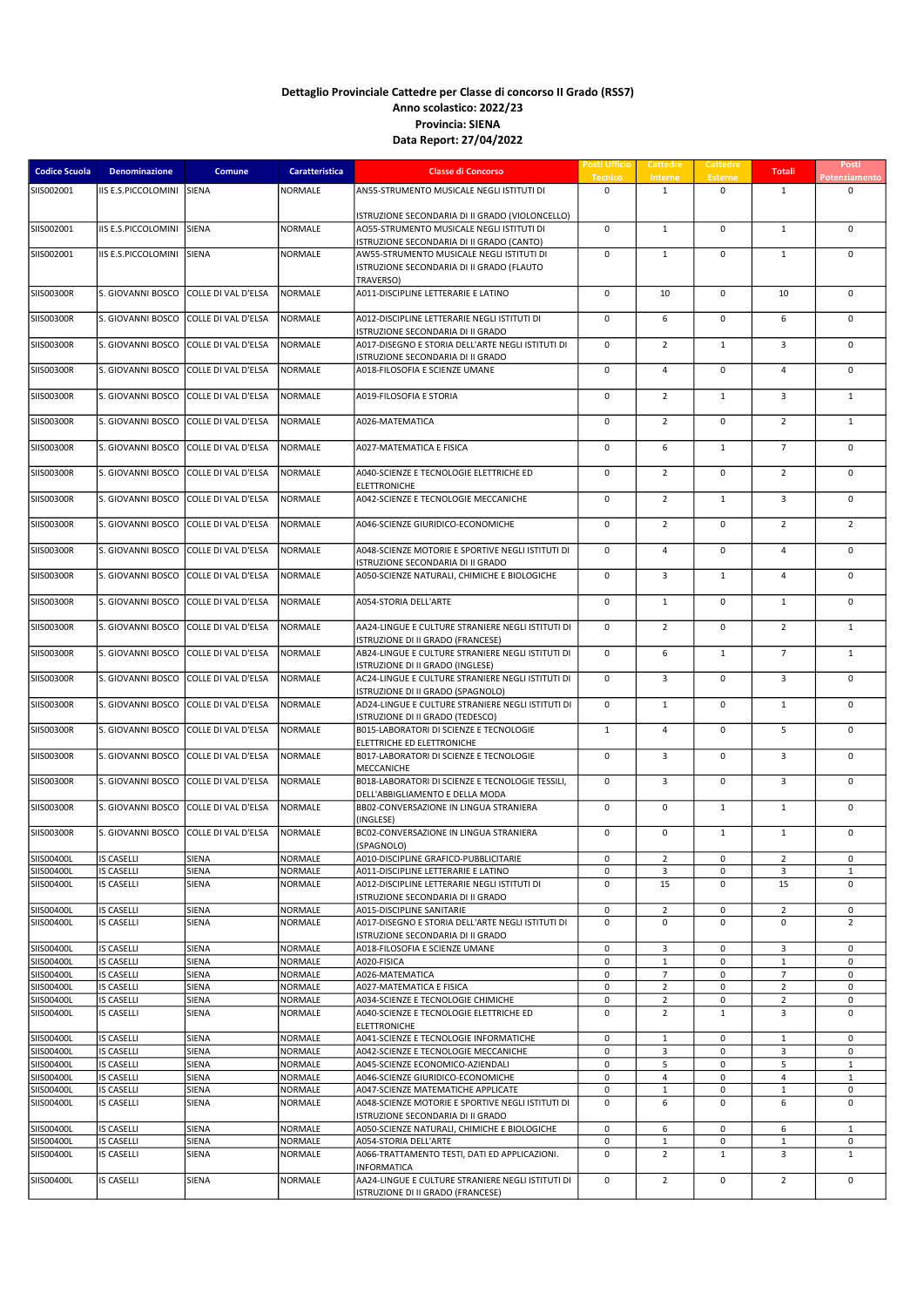| <b>Codice Scuola</b> | <b>Denominazione</b>        | Comune            | <b>Caratteristica</b> | <b>Classe di Concorso</b>                                                              | Posti Ufficio<br><b>Tecnico</b> | <b>Cattedre</b><br>Interne | Cattedre<br><b>Esterne</b> | <b>Totali</b>  | Posti<br>Potenziament |
|----------------------|-----------------------------|-------------------|-----------------------|----------------------------------------------------------------------------------------|---------------------------------|----------------------------|----------------------------|----------------|-----------------------|
| SIIS00400L           | <b>IS CASELLI</b>           | <b>SIENA</b>      | NORMALE               | AB24-LINGUE E CULTURE STRANIERE NEGLI ISTITUTI DI<br>ISTRUZIONE DI II GRADO (INGLESE)  | 0                               | 9                          | $\mathbf 0$                | 9              | 0                     |
| SIIS00400L           | <b>IS CASELLI</b>           | SIENA             | <b>NORMALE</b>        | AC24-LINGUE E CULTURE STRANIERE NEGLI ISTITUTI DI<br>ISTRUZIONE DI II GRADO (SPAGNOLO) | 0                               | 3                          | $\mathbf 0$                | $\overline{3}$ | $\mathbf 0$           |
| SIIS00400L           | <b>IS CASELLI</b>           | SIENA             | <b>NORMALE</b>        | AD24-LINGUE E CULTURE STRANIERE NEGLI ISTITUTI DI<br>ISTRUZIONE DI II GRADO (TEDESCO)  | $\mathbf 0$                     | $\overline{2}$             | $\mathbf 0$                | $\overline{2}$ | $\mathbf 0$           |
| SIIS00400L           | <b>IS CASELLI</b>           | SIENA             | <b>NORMALE</b>        | B012-LABORATORI DI SCIENZE E TECNOLOGIE<br>CHIMICHE E MICROBIOLOGICHE                  | 0                               | $\overline{2}$             | $\mathbf 0$                | $\overline{2}$ | $\mathbf 0$           |
| SIIS00400L           | <b>IS CASELLI</b>           | SIENA             | <b>NORMALE</b>        | B015-LABORATORI DI SCIENZE E TECNOLOGIE<br>ELETTRICHE ED ELETTRONICHE                  | 0                               | $\overline{3}$             | $\mathbf{1}$               | $\overline{4}$ | $\mathbf 0$           |
| SIIS00400L           | <b>IS CASELLI</b>           | <b>SIENA</b>      | <b>NORMALE</b>        | B017-LABORATORI DI SCIENZE E TECNOLOGIE<br>MECCANICHE                                  | $\mathbf{1}$                    | 4                          | $\mathbf 0$                | 5              | $\mathbf 0$           |
| SIIS00400L           | <b>IS CASELLI</b>           | SIENA             | <b>NORMALE</b>        | B019-LABORATORI DI SERVIZI DI RICETTIVITA'<br>ALBERGHIERA                              | $\mathbf 0$                     | $\mathbf 0$                | $\mathsf 0$                | $\mathbf 0$    | $\mathbf{1}$          |
| SIIS00400L           | <b>IS CASELLI</b>           | <b>SIENA</b>      | <b>NORMALE</b>        | B022-LABORATORI DI TECNOLOGIE E TECNICHE DELLE<br>COMUNICAZIONI MULTIMEDIALI           | 0                               | $\mathbf{1}$               | $\mathbf 0$                | $\mathbf{1}$   | $\mathbf 0$           |
| SIIS00400L           | <b>IS CASELLI</b>           | <b>SIENA</b>      | NORMALE               | B023-LABORATORI PER I SERVIZI SOCIO-SANITARI                                           | 0                               | 3                          | 0                          | 3              | $\mathsf 0$           |
| SIIS00400L           | <b>IS CASELLI</b>           | SIENA             | NORMALE               | B029-GABINETTO FISIOTERAPICO                                                           | 0                               | $\mathbf 1$                | 0                          | $\mathbf{1}$   | 0                     |
| SIIS00400L           | <b>IS CASELLI</b>           | <b>SIENA</b>      | <b>NORMALE</b>        | BB02-CONVERSAZIONE IN LINGUA STRANIERA<br>(INGLESE)                                    | 0                               | $\mathsf 0$                | $\mathbf{1}$               | $\mathbf{1}$   | $\pmb{0}$             |
| SIIS00400L           | <b>IS CASELLI</b>           | SIENA             | NORMALE               | BD02-CONVERSAZIONE IN LINGUA STRANIERA<br>(TEDESCO)                                    | 0                               | $\mathbf 0$                | $\mathbf{1}$               | $\mathbf{1}$   | $\mathbf 0$           |
| SIIS007004           | I.I.S. DELLA<br>VALDICHIANA | <b>CHIUSI</b>     | NORMALE               | A010-DISCIPLINE GRAFICO-PUBBLICITARIE                                                  | 0                               | $\mathbf{1}$               | $\mathbf 0$                | $\mathbf{1}$   | $\mathbf 0$           |
| SIIS007004           | I.I.S. DELLA                | <b>CHIUSI</b>     | <b>NORMALE</b>        | A012-DISCIPLINE LETTERARIE NEGLI ISTITUTI DI<br>ISTRUZIONE SECONDARIA DI II GRADO      | $\mathsf 0$                     | 12                         | $\mathsf 0$                | 12             | $\mathbf{1}$          |
| SIIS007004           | VALDICHIANA<br>I.I.S. DELLA | <b>CHIUSI</b>     | <b>NORMALE</b>        | A015-DISCIPLINE SANITARIE                                                              | 0                               | $\mathbf{1}$               | $\mathbf 0$                | $\mathbf{1}$   | $\mathbf 0$           |
| SIIS007004           | VALDICHIANA<br>I.I.S. DELLA | <b>CHIUSI</b>     | <b>NORMALE</b>        | A018-FILOSOFIA E SCIENZE UMANE                                                         | 0                               | $\overline{2}$             | $\mathsf 0$                | $\overline{2}$ | $\mathbf 0$           |
| SIIS007004           | VALDICHIANA<br>I.I.S. DELLA | CHIUSI            | <b>NORMALE</b>        | A020-FISICA                                                                            | 0                               | $\mathbf{1}$               | $\mathsf 0$                | $\mathbf{1}$   | $\mathbf 0$           |
| SIIS007004           | VALDICHIANA<br>I.I.S. DELLA | <b>CHIUSI</b>     | <b>NORMALE</b>        | A021-GEOGRAFIA                                                                         | 0                               | $\overline{2}$             | $\mathsf 0$                | $\overline{2}$ | $\mathbf 0$           |
| SIIS007004           | VALDICHIANA<br>I.I.S. DELLA | CHIUSI            | <b>NORMALE</b>        | A026-MATEMATICA                                                                        | 0                               | $\overline{2}$             | $\mathbf 0$                | $\overline{2}$ | $\pmb{0}$             |
| SIIS007004           | VALDICHIANA<br>I.I.S. DELLA | <b>CHIUSI</b>     | <b>NORMALE</b>        | A037-SCIENZE E TECNOLOGIE DELLE COSTRUZIONI                                            | 0                               | $\mathsf 0$                | $\mathbf 0$                | $\mathbf 0$    | $\mathbf 1$           |
|                      | VALDICHIANA                 |                   |                       | TECNOLOGIE E TECNICHE DI RAPPRESENTAZIONE<br><b>GRAFICA</b>                            |                                 |                            |                            |                |                       |
| SIIS007004           | I.I.S. DELLA<br>VALDICHIANA | CHIUSI            | NORMALE               | A040-SCIENZE E TECNOLOGIE ELETTRICHE ED<br><b>ELETTRONICHE</b>                         | 0                               | $\mathbf{1}$               | $\mathbf 0$                | 1              | $\mathsf 0$           |
| SIIS007004           | I.I.S. DELLA<br>VALDICHIANA | CHIUSI            | NORMALE               | A041-SCIENZE E TECNOLOGIE INFORMATICHE                                                 | 0                               | 3                          | $\mathsf 0$                | 3              | $\mathbf 0$           |
| SIIS007004           | I.I.S. DELLA<br>VALDICHIANA | <b>CHIUSI</b>     | NORMALE               | A042-SCIENZE E TECNOLOGIE MECCANICHE                                                   | 0                               | $\mathbf{1}$               | $\mathbf 0$                | 1              | $\mathbf 0$           |
| SIIS007004           | I.I.S. DELLA<br>VALDICHIANA | <b>CHIUSI</b>     | NORMALE               | A045-SCIENZE ECONOMICO-AZIENDALI                                                       | $\mathsf 0$                     | 6                          | $\mathsf 0$                | 6              | $\mathbf{1}$          |
| SIIS007004           | I.I.S. DELLA<br>VALDICHIANA | CHIUSI            | <b>NORMALE</b>        | A046-SCIENZE GIURIDICO-ECONOMICHE                                                      | 0                               | 6                          | $\mathbf 0$                | 6              | $\overline{2}$        |
| SIIS007004           | I.I.S. DELLA<br>VALDICHIANA | CHIUSI            | NORMALE               | A047-SCIENZE MATEMATICHE APPLICATE                                                     | 0                               | 5                          | $\mathsf 0$                | 5              | $\mathbf{1}$          |
| SIIS007004           | I.I.S. DELLA<br>VALDICHIANA | CHIUSI            | NORMALE               | A048-SCIENZE MOTORIE E SPORTIVE NEGLI ISTITUTI DI<br>ISTRUZIONE SECONDARIA DI II GRADO | $\mathbf 0$                     | $\overline{4}$             | $\mathbf 0$                | $\overline{4}$ | $\mathbf{1}$          |
| SIIS007004           | I.I.S. DELLA<br>VALDICHIANA | <b>CHIUSI</b>     | <b>NORMALE</b>        | A050-SCIENZE NATURALI, CHIMICHE E BIOLOGICHE                                           | 0                               | $\overline{3}$             | $\mathbf 0$                | $\overline{3}$ | $\mathbf 0$           |
| SIIS007004           | I.I.S. DELLA<br>VALDICHIANA | CHIUSI            | <b>NORMALE</b>        | A066-TRATTAMENTO TESTI, DATI ED APPLICAZIONI.<br><b>INFORMATICA</b>                    | 0                               | $\mathbf{1}$               | $\mathsf 0$                | $\mathbf{1}$   | $\mathbf 0$           |
| SIIS007004           | I.I.S. DELLA<br>VALDICHIANA | <b>CHIUSI</b>     | <b>NORMALE</b>        | AA24-LINGUE E CULTURE STRANIERE NEGLI ISTITUTI DI<br>ISTRUZIONE DI II GRADO (FRANCESE) | 0                               | 3                          | 0                          | 3              | 0                     |
| SIIS007004           | I.I.S. DELLA<br>VALDICHIANA | CHIUSI            | <b>NORMALE</b>        | AB24-LINGUE E CULTURE STRANIERE NEGLI ISTITUTI DI<br>ISTRUZIONE DI II GRADO (INGLESE)  | 0                               | $\overline{7}$             | $\mathbf 0$                | $\overline{7}$ | $\mathbf 0$           |
| SIIS007004           | I.I.S. DELLA<br>VALDICHIANA | <b>CHIUSI</b>     | NORMALE               | AC24-LINGUE E CULTURE STRANIERE NEGLI ISTITUTI DI<br>ISTRUZIONE DI II GRADO (SPAGNOLO) | 0                               | $\mathbf{1}$               | 0                          | $\mathbf{1}$   | $\mathbf 0$           |
| SIIS007004           | I.I.S. DELLA<br>VALDICHIANA | CHIUSI            | <b>NORMALE</b>        | B015-LABORATORI DI SCIENZE E TECNOLOGIE<br>ELETTRICHE ED ELETTRONICHE                  | 0                               | $\overline{2}$             | $\mathbf 0$                | $\overline{2}$ | 0                     |
| SIIS007004           | I.I.S. DELLA<br>VALDICHIANA | <b>CHIUSI</b>     | NORMALE               | B016-LABORATORI DI SCIENZE E TECNOLOGIE<br><b>INFORMATICHE</b>                         | 0                               | $\mathbf{1}$               | 0                          | $\mathbf{1}$   | 0                     |
| SIIS007004           | I.I.S. DELLA<br>VALDICHIANA | <b>CHIUSI</b>     | <b>NORMALE</b>        | B017-LABORATORI DI SCIENZE E TECNOLOGIE<br>MECCANICHE                                  | 0                               | $\mathbf{1}$               | $\mathsf 0$                | $\mathbf{1}$   | 0                     |
| SIIS007004           | I.I.S. DELLA<br>VALDICHIANA | <b>CHIUSI</b>     | NORMALE               | B022-LABORATORI DI TECNOLOGIE E TECNICHE DELLE<br>COMUNICAZIONI MULTIMEDIALI           | 0                               | $\mathbf{1}$               | 0                          | 1              | 0                     |
| SIIS007004           | I.I.S. DELLA<br>VALDICHIANA | <b>CHIUSI</b>     | <b>NORMALE</b>        | B023-LABORATORI PER I SERVIZI SOCIO-SANITARI                                           | 0                               | $\mathbf{1}$               | $\mathsf 0$                | $\mathbf{1}$   | 0                     |
| SIIS007004           | I.I.S. DELLA<br>VALDICHIANA | <b>CHIUSI</b>     | NORMALE               | B029-GABINETTO FISIOTERAPICO                                                           | 0                               | $\mathbf{1}$               | $\mathsf 0$                | $\mathbf{1}$   | $\mathbf 0$           |
| SIIS00800X           | I.I.S. RONCALLI             | <b>POGGIBONSI</b> | <b>NORMALE</b>        | A012-DISCIPLINE LETTERARIE NEGLI ISTITUTI DI<br>ISTRUZIONE SECONDARIA DI II GRADO      | $\mathbf 0$                     | 18                         | $\mathsf 0$                | 18             | $\mathbf{1}$          |
| SIIS00800X           | I.I.S. RONCALLI             | <b>POGGIBONSI</b> | <b>NORMALE</b>        | A019-FILOSOFIA E STORIA                                                                | 0                               | $\mathbf{1}$               | 0                          | 1              | 0                     |
| SIIS00800X           | I.I.S. RONCALLI             | <b>POGGIBONSI</b> | <b>NORMALE</b>        | A020-FISICA                                                                            | 0                               | 3                          | 0                          | 3              | 0                     |
| SIIS00800X           | I.I.S. RONCALLI             | <b>POGGIBONSI</b> | NORMALE               | A021-GEOGRAFIA                                                                         | 0                               | $\overline{2}$             | $\mathbf{1}$               | $\overline{3}$ | 0                     |
|                      |                             |                   |                       |                                                                                        |                                 |                            |                            |                |                       |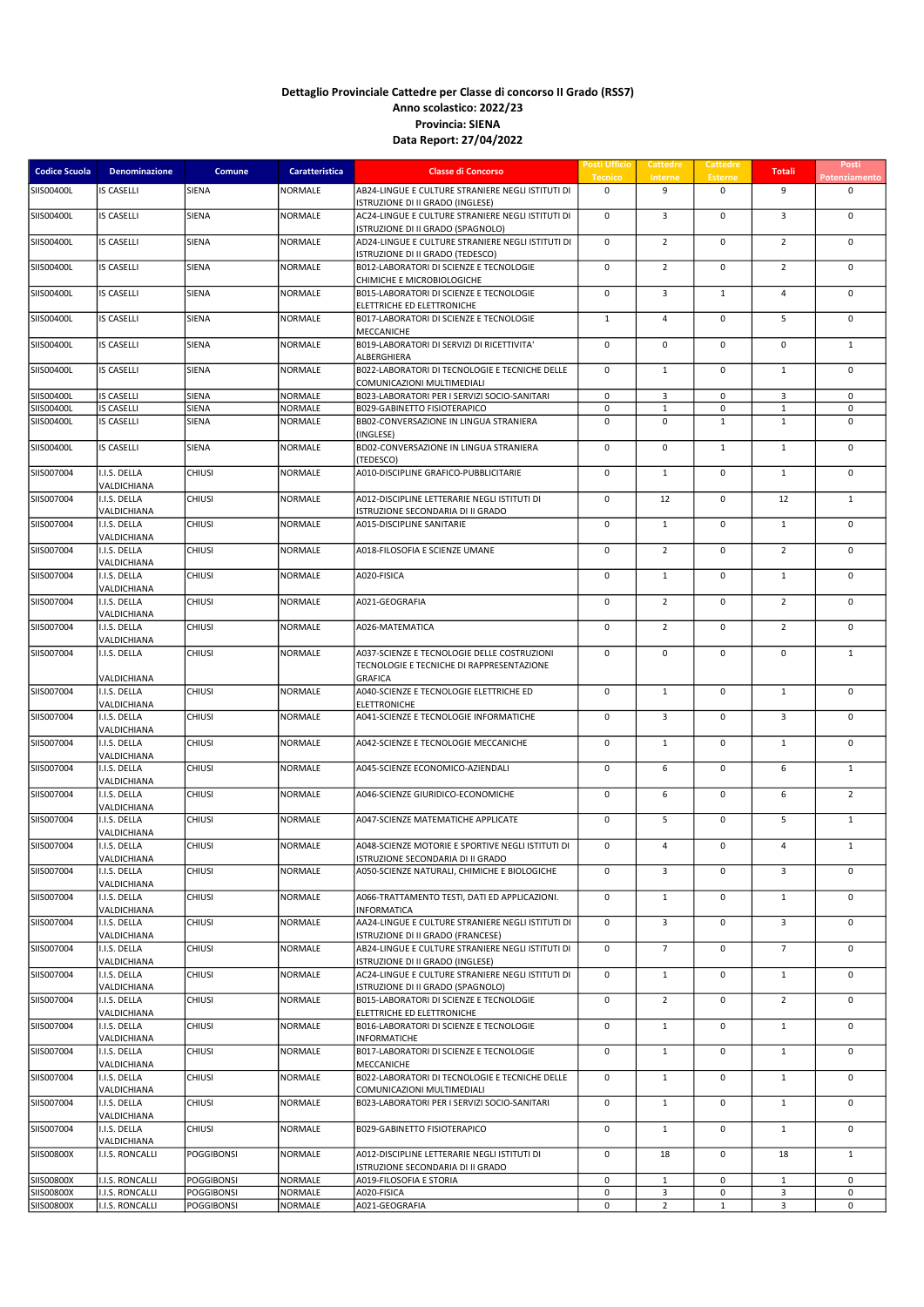| <b>Codice Scuola</b>                   | Denominazione                      | Comune                                 | Caratteristica            | <b>Classe di Concorso</b>                                                                                                   | Posti Ufficio<br><b>Tecnico</b> | Cattedre<br>Interne            | Cattedre<br><b>Esterne</b>   | <b>Totali</b>                  | Posti<br>Potenziamento     |
|----------------------------------------|------------------------------------|----------------------------------------|---------------------------|-----------------------------------------------------------------------------------------------------------------------------|---------------------------------|--------------------------------|------------------------------|--------------------------------|----------------------------|
| <b>SIIS00800X</b>                      | I.I.S. RONCALLI                    | <b>POGGIBONSI</b>                      | NORMALE                   | A026-MATEMATICA                                                                                                             | 0                               | $\overline{7}$                 | $\mathbf{1}$                 | 8                              | $\mathbf 0$                |
| <b>SIIS00800X</b>                      | I.I.S. RONCALLI                    | <b>POGGIBONSI</b>                      | <b>NORMALE</b>            | A034-SCIENZE E TECNOLOGIE CHIMICHE                                                                                          | $\mathbf 0$                     | 3                              | 0                            | 3                              | 0                          |
| <b>SIIS00800X</b>                      | I.I.S. RONCALLI                    | <b>POGGIBONSI</b>                      | NORMALE                   | A037-SCIENZE E TECNOLOGIE DELLE COSTRUZIONI<br>TECNOLOGIE E TECNICHE DI RAPPRESENTAZIONE<br><b>GRAFICA</b>                  | $\mathbf 0$                     | 5                              | $\mathbf 0$                  | 5                              | $\mathbf{1}$               |
| <b>SIIS00800X</b>                      | I.I.S. RONCALLI                    | <b>POGGIBONSI</b>                      | <b>NORMALE</b>            | A040-SCIENZE E TECNOLOGIE ELETTRICHE ED<br><b>ELETTRONICHE</b>                                                              | $\mathbf 0$                     | $\overline{7}$                 | $\mathbf 0$                  | $\overline{7}$                 | $\mathbf{1}$               |
| <b>SIIS00800X</b>                      | I.I.S. RONCALLI                    | <b>POGGIBONSI</b>                      | NORMALE                   | A041-SCIENZE E TECNOLOGIE INFORMATICHE                                                                                      | $\mathbf 0$                     | $\mathbf{1}$                   | $\mathbf 0$                  | $\mathbf{1}$                   | $\mathbf 0$                |
| <b>SIIS00800X</b>                      | I.I.S. RONCALLI                    | <b>POGGIBONSI</b>                      | NORMALE                   | A042-SCIENZE E TECNOLOGIE MECCANICHE                                                                                        | $\mathbf 0$                     | $\overline{4}$                 | $\mathbf{1}$                 | 5                              | $\mathbf 0$                |
| <b>SIIS00800X</b><br><b>SIIS00800X</b> | I.I.S. RONCALLI                    | <b>POGGIBONSI</b>                      | <b>NORMALE</b><br>NORMALE | A045-SCIENZE ECONOMICO-AZIENDALI                                                                                            | $\mathbf 0$<br>$\mathbf 0$      | 5<br>6                         | 0<br>$\pmb{0}$               | 5<br>6                         | $\mathbf 0$<br>$\mathbf 0$ |
| <b>SIIS00800X</b>                      | I.I.S. RONCALLI<br>I.I.S. RONCALLI | <b>POGGIBONSI</b><br><b>POGGIBONSI</b> | NORMALE                   | A046-SCIENZE GIURIDICO-ECONOMICHE<br>A047-SCIENZE MATEMATICHE APPLICATE                                                     | $\mathbf 0$                     | $\overline{4}$                 | $\mathbf 0$                  | $\overline{4}$                 | $\mathbf 1$                |
| <b>SIIS00800X</b>                      | I.I.S. RONCALLI                    | <b>POGGIBONSI</b>                      | <b>NORMALE</b>            | A048-SCIENZE MOTORIE E SPORTIVE NEGLI ISTITUTI DI<br>ISTRUZIONE SECONDARIA DI II GRADO                                      | $\mathbf 0$                     | 6                              | $\pmb{0}$                    | 6                              | $\mathbf 1$                |
| <b>SIIS00800X</b>                      | I.I.S. RONCALLI                    | <b>POGGIBONSI</b>                      | NORMALE                   | A050-SCIENZE NATURALI, CHIMICHE E BIOLOGICHE                                                                                | 0                               | $\overline{4}$                 | $\pmb{0}$                    | $\overline{4}$                 | $\mathsf 0$                |
| <b>SIIS00800X</b>                      | I.I.S. RONCALLI                    | <b>POGGIBONSI</b>                      | NORMALE                   | A054-STORIA DELL'ARTE                                                                                                       | 0                               | $\mathsf 0$                    | $\mathbf{1}$                 | $\mathbf{1}$                   | $\mathbf{1}$               |
| <b>SIIS00800X</b>                      | I.I.S. RONCALLI                    | <b>POGGIBONSI</b>                      | NORMALE                   | A066-TRATTAMENTO TESTI, DATI ED APPLICAZIONI.<br><b>INFORMATICA</b>                                                         | $\mathbf 0$                     | $\mathbf{1}$                   | $\mathbf 0$                  | $\mathbf{1}$                   | $\mathbf 0$                |
| <b>SIIS00800X</b>                      | I.I.S. RONCALLI                    | <b>POGGIBONSI</b>                      | <b>NORMALE</b>            | AA24-LINGUE E CULTURE STRANIERE NEGLI ISTITUTI DI<br>ISTRUZIONE DI II GRADO (FRANCESE)                                      | 0                               | $\mathbf{1}$                   | $\pmb{0}$                    | $\mathbf{1}$                   | $\mathbf 0$                |
| <b>SIIS00800X</b>                      | I.I.S. RONCALLI                    | <b>POGGIBONSI</b>                      | <b>NORMALE</b>            | AB24-LINGUE E CULTURE STRANIERE NEGLI ISTITUTI DI<br>ISTRUZIONE DI II GRADO (INGLESE)                                       | 0                               | 9                              | 0                            | 9                              | $\mathbf{1}$               |
| SIIS00800X                             | I.I.S. RONCALLI                    | <b>POGGIBONSI</b>                      | NORMALE                   | AC24-LINGUE E CULTURE STRANIERE NEGLI ISTITUTI DI<br>ISTRUZIONE DI II GRADO (SPAGNOLO)                                      | $\mathbf 0$                     | $\overline{2}$                 | $\mathbf{1}$                 | 3                              | $\mathbf 0$                |
| <b>SIIS00800X</b>                      | <b>I.I.S. RONCALLI</b>             | <b>POGGIBONSI</b>                      | NORMALE                   | AD24-LINGUE E CULTURE STRANIERE NEGLI ISTITUTI DI<br>ISTRUZIONE DI II GRADO (TEDESCO)                                       | 0                               | $\mathbf{1}$                   | 0                            | $\mathbf{1}$                   | $\mathbf 0$                |
| <b>SIIS00800X</b>                      | I.I.S. RONCALLI                    | <b>POGGIBONSI</b>                      | <b>NORMALE</b>            | <b>B003-LABORATORI DI FISICA</b>                                                                                            | 0                               | 0                              | $\mathbf{1}$                 | $\mathbf{1}$                   | 0                          |
| <b>SIIS00800X</b>                      | I.I.S. RONCALLI                    | <b>POGGIBONSI</b>                      | <b>NORMALE</b>            | B012-LABORATORI DI SCIENZE E TECNOLOGIE<br>CHIMICHE E MICROBIOLOGICHE                                                       | $\mathbf 0$                     | $\mathbf 0$                    | $\mathbf{1}$                 | $\mathbf{1}$                   | $\mathbf 0$                |
| <b>SIIS00800X</b>                      | I.I.S. RONCALLI                    | <b>POGGIBONSI</b>                      | <b>NORMALE</b>            | B014-LABORATORI DI SCIENZE E TECNOLOGIE DELLE<br><b>COSTRUZIONI</b>                                                         | $\mathbf{1}$                    | $\mathbf{1}$                   | $\mathbf{1}$                 | $\overline{3}$                 | $\mathbf 0$                |
| <b>SIIS00800X</b>                      | <b>I.I.S. RONCALLI</b>             | <b>POGGIBONSI</b>                      | <b>NORMALE</b>            | B015-LABORATORI DI SCIENZE E TECNOLOGIE<br>ELETTRICHE ED ELETTRONICHE                                                       | $\mathbf 0$                     | $\overline{2}$                 | $\mathbf 0$                  | $\overline{2}$                 | $\mathbf 0$                |
| <b>SIIS00800X</b>                      | I.I.S. RONCALLI                    | <b>POGGIBONSI</b>                      | NORMALE                   | B016-LABORATORI DI SCIENZE E TECNOLOGIE<br><b>INFORMATICHE</b>                                                              | $\mathbf 0$                     | $\mathbf{1}$                   | $\mathbf 0$                  | $\mathbf{1}$                   | $\mathsf 0$                |
| <b>SIIS00800X</b>                      | I.I.S. RONCALLI                    | <b>POGGIBONSI</b>                      | NORMALE                   | B017-LABORATORI DI SCIENZE E TECNOLOGIE<br>MECCANICHE                                                                       | $\mathbf 0$                     | $\overline{3}$                 | $\mathbf 0$                  | 3                              | $\mathbf 0$                |
| SIIS00900Q                             | <b>RICASOLI</b>                    | SIENA                                  | <b>NORMALE</b>            | A012-DISCIPLINE LETTERARIE NEGLI ISTITUTI DI<br>ISTRUZIONE SECONDARIA DI II GRADO                                           | 0                               | 11                             | 0                            | 11                             | $\mathsf 0$                |
| SIIS00900Q                             | RICASOLI                           | SIENA                                  | <b>NORMALE</b>            | A017-DISEGNO E STORIA DELL'ARTE NEGLI ISTITUTI DI<br>ISTRUZIONE SECONDARIA DI II GRADO                                      | 0                               | $\mathbf 0$                    | $\pmb{0}$                    | $\mathbf 0$                    | $\mathbf{1}$               |
| SIIS00900Q                             | <b>RICASOLI</b>                    | <b>SIENA</b>                           | NORMALE                   | A026-MATEMATICA                                                                                                             | 0                               | 3                              | 0                            | 3                              | 0                          |
| SIIS00900Q                             | RICASOLI                           | <b>SIENA</b>                           | NORMALE                   | A027-MATEMATICA E FISICA                                                                                                    | $\mathbf 0$                     | $\overline{4}$                 | 0                            | $\overline{4}$                 | $\mathbf{1}$               |
| SIIS00900Q                             | RICASOLI                           | <b>SIENA</b>                           | NORMALE                   | A031-SCIENZE DEGLI ALIMENTI                                                                                                 | 0                               | $\overline{2}$                 | 0                            | $\overline{2}$                 | 0                          |
| SIIS00900Q                             | <b>RICASOLI</b>                    | <b>SIENA</b>                           | <b>NORMALE</b>            | A034-SCIENZE E TECNOLOGIE CHIMICHE                                                                                          | $\mathsf 0$                     | $\overline{2}$                 | $\mathbf 1$                  | 3                              | $\mathbf 0$                |
| SIIS00900Q                             | <b>RICASOLI</b>                    | SIENA                                  | <b>NORMALE</b>            | A037-SCIENZE E TECNOLOGIE DELLE COSTRUZIONI<br>TECNOLOGIE E TECNICHE DI RAPPRESENTAZIONE<br><b>GRAFICA</b>                  | $\mathbf 0$                     | $\mathbf{1}$                   | $\mathbf{1}$                 | $\overline{2}$                 | $\mathbf 0$                |
| SIIS00900Q                             | <b>RICASOLI</b>                    | SIENA                                  | NORMALE                   | A041-SCIENZE E TECNOLOGIE INFORMATICHE                                                                                      | $\mathbf 0$                     | $\mathbf 1$                    | $\mathbf 0$                  | $\mathbf 1$                    | $\mathbf 0$                |
| SIIS00900Q                             | RICASOLI                           | <b>SIENA</b>                           | NORMALE                   | A045-SCIENZE ECONOMICO-AZIENDALI                                                                                            | 0                               | $\mathbf{1}$                   | 0                            | $\mathbf{1}$                   | $\mathsf 0$                |
| SIIS00900Q<br>SIIS00900Q               | <b>RICASOLI</b><br>RICASOLI        | <b>SIENA</b><br>SIENA                  | NORMALE<br><b>NORMALE</b> | A046-SCIENZE GIURIDICO-ECONOMICHE<br>A048-SCIENZE MOTORIE E SPORTIVE NEGLI ISTITUTI DI<br>ISTRUZIONE SECONDARIA DI II GRADO | $\mathbf 0$<br>$\mathbf 0$      | $\mathbf{1}$<br>$\overline{3}$ | $\mathbf{1}$<br>$\mathbf{1}$ | $\overline{2}$<br>4            | $\mathbf 1$<br>$\mathbf 0$ |
| SIIS00900Q                             | <b>RICASOLI</b>                    | SIENA                                  | NORMALE                   | A050-SCIENZE NATURALI, CHIMICHE E BIOLOGICHE                                                                                | 0                               | $\overline{2}$                 | $\mathbf 0$                  | $\overline{2}$                 | 0                          |
| SIIS00900Q                             | RICASOLI                           | <b>SIENA</b>                           | <b>NORMALE</b>            | A051-SCIENZE, TECNOLOGIE E TECNICHE AGRARIE                                                                                 | 0                               | 9                              | 0                            | 9                              | 3                          |
| SIIS00900Q                             | RICASOLI                           | SIENA                                  | NORMALE                   | A052-SCIENZE, TECNOLOGIE E TECNICHE DI<br>PRODUZIONI ANIMALI                                                                | $\mathbf 0$                     | $\mathbf{1}$                   | 0                            | $\mathbf{1}$                   | $\mathbf 0$                |
| SIIS00900Q                             | RICASOLI                           | SIENA                                  | NORMALE                   | AB24-LINGUE E CULTURE STRANIERE NEGLI ISTITUTI DI<br>ISTRUZIONE DI II GRADO (INGLESE)                                       | $\mathbf 0$                     | 5                              | $\mathbf{1}$                 | 6                              | $\mathsf 0$                |
| SIIS00900Q                             | RICASOLI                           | SIENA                                  | <b>NORMALE</b>            | AD24-LINGUE E CULTURE STRANIERE NEGLI ISTITUTI DI<br>ISTRUZIONE DI II GRADO (TEDESCO)                                       | 0                               | $\mathbf{1}$                   | $\mathbf{1}$                 | $\overline{2}$                 | $\mathbf 0$                |
| SIIS00900Q                             | RICASOLI                           | SIENA                                  | <b>NORMALE</b>            | B011-LABORATORI DI SCIENZE E TECNOLOGIE AGRARIE                                                                             | $\mathbf{1}$                    | 8                              | $\mathbf 0$                  | 9                              | $\mathbf 0$                |
| SIIS00900Q                             | RICASOLI                           | SIENA                                  | NORMALE                   | B019-LABORATORI DI SERVIZI DI RICETTIVITA'<br>ALBERGHIERA                                                                   | $\mathbf 0$                     | $\mathbf{1}$                   | $\mathbf{1}$                 | $\overline{2}$                 | $\mathbf{1}$               |
| SIIS00900Q                             | RICASOLI                           | SIENA                                  | <b>NORMALE</b>            | B020-LABORATORI DI SERVIZI ENOGASTRONOMICI,<br>SETTORE CUCINA                                                               | 0                               | 3                              | $\mathbf 0$                  | 3                              | $\mathsf 0$                |
| SIIS00900Q                             | RICASOLI                           | SIENA                                  | <b>NORMALE</b>            | B021-LABORATORI DI SERVIZI ENOGASTRONOMICI,<br>SETTORE SALA E VENDITA                                                       | $\mathbf 0$                     | 3                              | $\mathbf 0$                  | 3                              | $\mathbf 0$                |
| SIIS01100Q                             | S. BANDINI                         | <b>SIENA</b>                           | NORMALE                   | A011-DISCIPLINE LETTERARIE E LATINO                                                                                         | 0                               | $\overline{2}$                 | 0                            | $\overline{2}$                 | $\mathbf{1}$               |
| SIIS01100Q                             | S. BANDINI                         | <b>SIENA</b>                           | NORMALE                   | A012-DISCIPLINE LETTERARIE NEGLI ISTITUTI DI<br>ISTRUZIONE SECONDARIA DI II GRADO                                           | $\mathbf 0$                     | 12                             | 0                            | 12                             | $\mathbf 0$                |
| SIIS01100Q                             | S. BANDINI                         | SIENA                                  | NORMALE                   | A017-DISEGNO E STORIA DELL'ARTE NEGLI ISTITUTI DI<br>ISTRUZIONE SECONDARIA DI II GRADO                                      | $\mathbf 0$                     | $\mathbf 0$                    | $\mathbf 0$                  | 0                              | $\mathbf{1}$               |
| SIIS01100Q                             | S. BANDINI                         | SIENA                                  | <b>NORMALE</b>            | A018-FILOSOFIA E SCIENZE UMANE                                                                                              | 0                               | 0                              | $\mathbf{1}$                 | $\mathbf{1}$                   | 0                          |
| SIIS01100Q                             | S. BANDINI                         | SIENA                                  | NORMALE                   | A020-FISICA                                                                                                                 | 0                               | $\mathbf{1}$                   | $\mathbf{1}$                 | $\overline{2}$                 | $\mathbf 0$                |
| SIIS01100Q                             | S. BANDINI                         | SIENA                                  | <b>NORMALE</b>            | A021-GEOGRAFIA                                                                                                              | $\mathbf 0$                     | $\overline{2}$                 | 0                            | $\overline{2}$                 | 0                          |
| SIIS01100Q                             | S. BANDINI                         | <b>SIENA</b>                           | NORMALE                   | A026-MATEMATICA                                                                                                             | 0                               | 3                              | $\mathbf{1}$                 | 4                              | 0                          |
| SIIS01100Q<br>SIIS01100Q               | S. BANDINI<br>S. BANDINI           | <b>SIENA</b><br>SIENA                  | <b>NORMALE</b><br>NORMALE | A027-MATEMATICA E FISICA<br>A034-SCIENZE E TECNOLOGIE CHIMICHE                                                              | $\mathbf 0$<br>$\mathbf 0$      | $\mathbf{1}$<br>$\mathbf{1}$   | $\mathbf 0$<br>$\mathbf{1}$  | $\mathbf{1}$<br>$\overline{2}$ | 0<br>$\mathbf 0$           |
|                                        |                                    |                                        |                           |                                                                                                                             |                                 |                                |                              |                                |                            |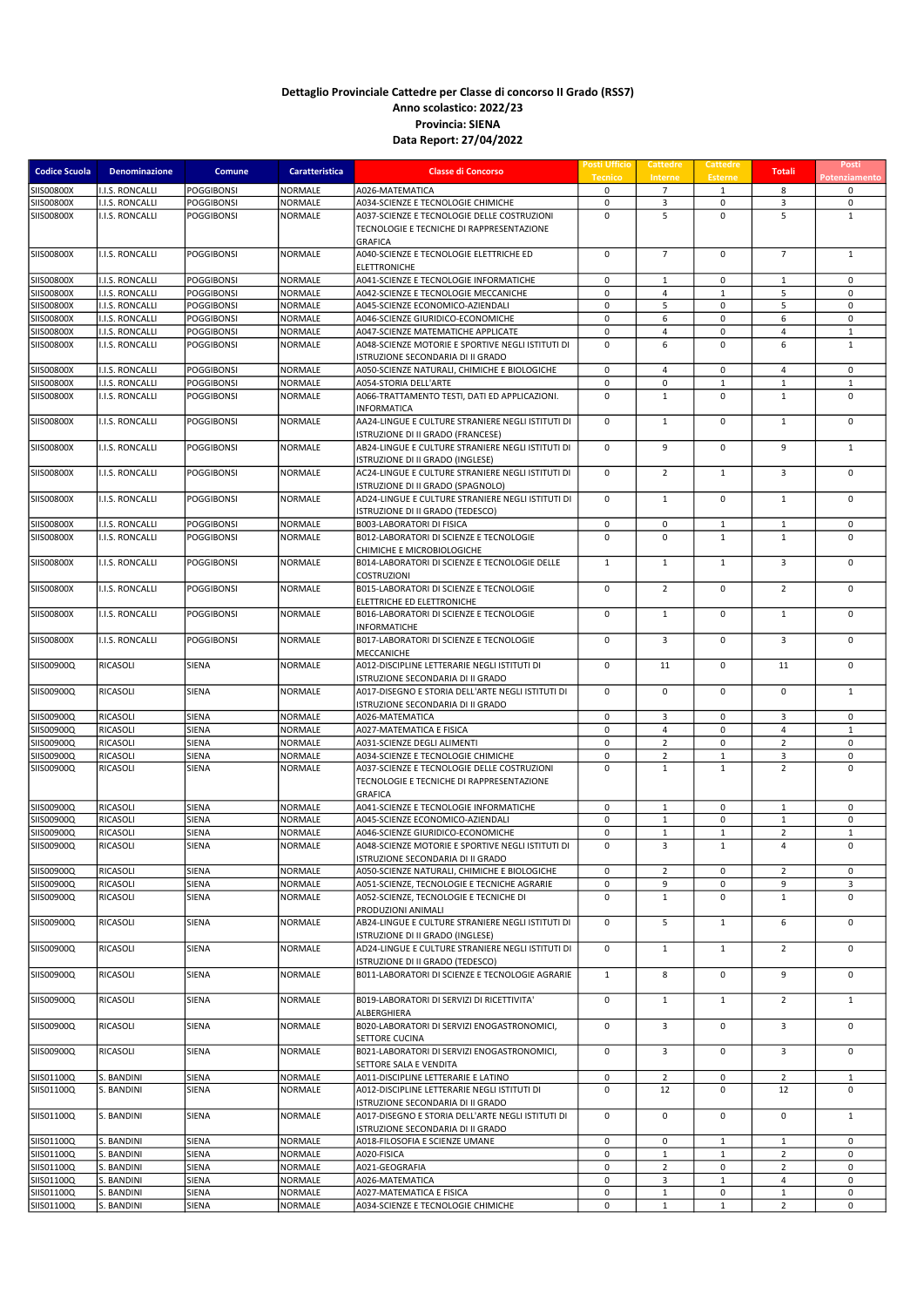| <b>Codice Scuola</b> | <b>Denominazione</b>                   | Comune              | <b>Caratteristica</b>  | <b>Classe di Concorso</b>                                                              | <b>Posti Ufficio</b><br><b>Tecnico</b> | <b>Cattedre</b><br>Interne | Cattedre<br><b>Esterne</b>  | <b>Totali</b>        | Posti<br>Potenziament        |
|----------------------|----------------------------------------|---------------------|------------------------|----------------------------------------------------------------------------------------|----------------------------------------|----------------------------|-----------------------------|----------------------|------------------------------|
| SIIS01100Q           | S. BANDINI                             | SIENA               | NORMALE                | A037-SCIENZE E TECNOLOGIE DELLE COSTRUZIONI                                            | $\mathbf 0$                            | $\overline{3}$             | $\mathbf 0$                 | 3                    | $\mathbf{1}$                 |
|                      |                                        |                     |                        | TECNOLOGIE E TECNICHE DI RAPPRESENTAZIONE                                              |                                        |                            |                             |                      |                              |
| SIIS01100Q           | S. BANDINI                             | SIENA               | NORMALE                | <b>GRAFICA</b><br>A041-SCIENZE E TECNOLOGIE INFORMATICHE                               | 0                                      | $\overline{2}$             | 0                           | $\overline{2}$       | 0                            |
| SIIS01100Q           | S. BANDINI                             | SIENA               | NORMALE                | A045-SCIENZE ECONOMICO-AZIENDALI                                                       | 0                                      | 5                          | 0                           | 5                    | $\mathbf{1}$                 |
| SIIS01100Q           | S. BANDINI                             | SIENA               | NORMALE                | A046-SCIENZE GIURIDICO-ECONOMICHE                                                      | $\mathbf 0$                            | 5                          | 0                           | 5                    | $\mathsf 0$                  |
| SIIS01100Q           | S. BANDINI                             | SIENA               | <b>NORMALE</b>         | A047-SCIENZE MATEMATICHE APPLICATE                                                     | $\mathbf 0$                            | $\overline{4}$             | $\pmb{0}$                   | 4                    | $\mathbf 1$                  |
| SIIS01100Q           | S. BANDINI                             | SIENA               | NORMALE                | A048-SCIENZE MOTORIE E SPORTIVE NEGLI ISTITUTI DI                                      | 0                                      | 5                          | 0                           | 5                    | $\mathbf{1}$                 |
| SIIS01100Q           | S. BANDINI                             | SIENA               | NORMALE                | ISTRUZIONE SECONDARIA DI II GRADO<br>A050-SCIENZE NATURALI, CHIMICHE E BIOLOGICHE      | 0                                      | $\overline{2}$             | $\pmb{0}$                   | $\overline{2}$       | $\mathsf 0$                  |
| SIIS01100Q           | S. BANDINI                             | SIENA               | NORMALE                | A051-SCIENZE, TECNOLOGIE E TECNICHE AGRARIE                                            | $\mathbf 0$                            | $\mathsf 0$                | $\mathbf{1}$                | $\mathbf{1}$         | $\mathbf{1}$                 |
| SIIS01100Q           | S. BANDINI                             | SIENA               | NORMALE                | A054-STORIA DELL'ARTE                                                                  | 0                                      | 0                          | 1                           | $\mathbf{1}$         | $\mathsf 0$                  |
| SIIS01100Q           | S. BANDINI                             | SIENA               | NORMALE                | A061-TECNOLOGIE E TECNICHE DELLE COMUNICAZIONI                                         | $\mathbf 0$                            | 5                          | $\mathbf 0$                 | 5                    | $\mathbf 0$                  |
|                      |                                        |                     |                        | MULTIMEDIALI                                                                           |                                        |                            |                             |                      |                              |
| SIIS01100Q           | S. BANDINI                             | SIENA               | NORMALE                | A066-TRATTAMENTO TESTI, DATI ED APPLICAZIONI.<br>INFORMATICA                           | $\mathbf 0$                            | $\mathbf{1}$               | $\mathbf 0$                 | $\mathbf{1}$         | $\mathbf 0$                  |
| SIIS01100Q           | S. BANDINI                             | SIENA               | NORMALE                | AA24-LINGUE E CULTURE STRANIERE NEGLI ISTITUTI DI                                      | $\mathbf 0$                            | $\overline{2}$             | $\mathbf{1}$                | $\overline{3}$       | $\mathbf 0$                  |
|                      |                                        |                     |                        | ISTRUZIONE DI II GRADO (FRANCESE)                                                      |                                        |                            |                             |                      |                              |
| SIIS01100Q           | S. BANDINI                             | SIENA               | NORMALE                | AB24-LINGUE E CULTURE STRANIERE NEGLI ISTITUTI DI                                      | $\mathbf 0$                            | 8                          | $\mathbf 0$                 | 8                    | $\mathbf 0$                  |
| SIIS01100Q           | S. BANDINI                             | SIENA               | NORMALE                | ISTRUZIONE DI II GRADO (INGLESE)<br>AC24-LINGUE E CULTURE STRANIERE NEGLI ISTITUTI DI  | $\mathbf 0$                            | $\overline{2}$             | $\mathbf 0$                 | $\overline{2}$       | $\mathbf 0$                  |
|                      |                                        |                     |                        | ISTRUZIONE DI II GRADO (SPAGNOLO)                                                      |                                        |                            |                             |                      |                              |
| SIIS01100Q           | S. BANDINI                             | SIENA               | NORMALE                | AD24-LINGUE E CULTURE STRANIERE NEGLI ISTITUTI DI                                      | 0                                      | $\mathbf{1}$               | $\mathbf{1}$                | $\overline{2}$       | $\mathbf 0$                  |
|                      |                                        |                     |                        | ISTRUZIONE DI II GRADO (TEDESCO)                                                       |                                        |                            |                             |                      |                              |
| SIIS01100Q           | S. BANDINI                             | SIENA               | <b>NORMALE</b>         | B014-LABORATORI DI SCIENZE E TECNOLOGIE DELLE                                          | 0                                      | $\mathbf{1}$               | $\mathbf 0$                 | $\mathbf{1}$         | $\mathsf 0$                  |
| SIIS01100Q           | S. BANDINI                             | SIENA               | <b>NORMALE</b>         | <b>COSTRUZIONI</b><br>B016-LABORATORI DI SCIENZE E TECNOLOGIE                          | $\mathbf 0$                            | $\mathbf 1$                | $\pmb{0}$                   | $\mathbf{1}$         | $\mathbf 0$                  |
|                      |                                        |                     |                        | <b>INFORMATICHE</b>                                                                    |                                        |                            |                             |                      |                              |
| SIIS01100Q           | S. BANDINI                             | SIENA               | NORMALE                | B022-LABORATORI DI TECNOLOGIE E TECNICHE DELLE                                         | 0                                      | 3                          | 0                           | 3                    | 0                            |
|                      |                                        |                     |                        | COMUNICAZIONI MULTIMEDIALI                                                             |                                        |                            |                             |                      |                              |
| SIPS010009           | LS A. VOLTA                            | COLLE DI VAL D'ELSA | <b>NORMALE</b>         | A011-DISCIPLINE LETTERARIE E LATINO                                                    | 0                                      | 11                         | 0                           | 11                   | $\mathbf 1$                  |
| SIPS010009           | LS A. VOLTA                            | COLLE DI VAL D'ELSA | NORMALE                | A013-DISCIPLINE LETTERARIE, LATINO E GRECO                                             | 0                                      | 3                          | $\pmb{0}$                   | 3                    | $\mathbf{1}$                 |
| SIPS010009           | LS A. VOLTA                            | COLLE DI VAL D'ELSA | NORMALE                | A017-DISEGNO E STORIA DELL'ARTE NEGLI ISTITUTI DI<br>ISTRUZIONE SECONDARIA DI II GRADO | $\mathbf 0$                            | $\overline{2}$             | 0                           | $\overline{2}$       | $\mathbf 0$                  |
| SIPS010009           | LS A. VOLTA                            | COLLE DI VAL D'ELSA | NORMALE                | A019-FILOSOFIA E STORIA                                                                | $\mathbf 0$                            | 5                          | 0                           | 5                    | $\mathbf{1}$                 |
| SIPS010009           | LS A. VOLTA                            | COLLE DI VAL D'ELSA | NORMALE                | A026-MATEMATICA                                                                        | $\mathbf 0$                            | $\overline{2}$             | $\mathbf 0$                 | $\overline{2}$       | $\mathbf 0$                  |
| SIPS010009           | LS A. VOLTA                            | COLLE DI VAL D'ELSA | NORMALE                | A027-MATEMATICA E FISICA                                                               | 0                                      | 9                          | 0                           | 9                    | $\mathbf{1}$                 |
| SIPS010009           | LS A. VOLTA                            | COLLE DI VAL D'ELSA | NORMALE                | A046-SCIENZE GIURIDICO-ECONOMICHE                                                      | $\mathbf 0$                            | $\mathbf{1}$               | 0                           | $\mathbf{1}$         | $\mathsf 0$                  |
| SIPS010009           | LS A. VOLTA                            | COLLE DI VAL D'ELSA | NORMALE                | A048-SCIENZE MOTORIE E SPORTIVE NEGLI ISTITUTI DI                                      | $\mathbf 0$                            | 5                          | 0                           | 5                    | $\mathbf{1}$                 |
|                      |                                        |                     |                        | ISTRUZIONE SECONDARIA DI II GRADO                                                      |                                        |                            |                             |                      |                              |
| SIPS010009           | LS A. VOLTA                            | COLLE DI VAL D'ELSA | NORMALE                | A050-SCIENZE NATURALI, CHIMICHE E BIOLOGICHE                                           | $\mathbf 0$                            | $\overline{4}$             | $\mathbf 0$                 | $\overline{4}$       | $\mathbf{1}$                 |
| SIPS010009           | LS A. VOLTA                            | COLLE DI VAL D'ELSA | NORMALE                | AB24-LINGUE E CULTURE STRANIERE NEGLI ISTITUTI DI                                      | $\mathbf 0$                            | 5                          | $\mathbf 0$                 | 5                    | $\mathbf 1$                  |
|                      |                                        |                     |                        | ISTRUZIONE DI II GRADO (INGLESE)                                                       |                                        |                            |                             |                      |                              |
| SIPS03000E           | <b>GALILEO GALILEI</b>                 | SIENA               | NORMALE                | A011-DISCIPLINE LETTERARIE E LATINO                                                    | $\mathbf 0$                            | 17                         | $\mathbf 0$<br>$\mathbf{1}$ | 17<br>$\overline{a}$ | $\mathbf{1}$<br>$\mathbf{1}$ |
| SIPS03000E           | <b>GALILEO GALILEI</b>                 | SIENA               | <b>NORMALE</b>         | A017-DISEGNO E STORIA DELL'ARTE NEGLI ISTITUTI DI<br>ISTRUZIONE SECONDARIA DI II GRADO | $\mathbf 0$                            | 3                          |                             |                      |                              |
| SIPS03000E           | <b>GALILEO GALILEI</b>                 | SIENA               | NORMALE                | A019-FILOSOFIA E STORIA                                                                | $\mathbf 0$                            | 6                          | 0                           | 6                    | $\mathbf 0$                  |
| SIPS03000E           | <b>GALILEO GALILEI</b>                 | SIENA               | NORMALE                | A026-MATEMATICA                                                                        | $\mathbf 0$                            | $\mathbf 1$                | 0                           | $\,1\,$              | $\mathbf 0$                  |
| SIPS03000E           | <b>GALILEO GALILEI</b>                 | SIENA               | NORMALE                | A027-MATEMATICA E FISICA                                                               | 0                                      | 15                         | 0                           | 15                   | $\mathbf 1$                  |
| SIPS03000E           | <b>GALILEO GALILEI</b>                 | SIENA               | NORMALE                | A046-SCIENZE GIURIDICO-ECONOMICHE                                                      | 0                                      | 1                          | 0                           | 1                    | 0                            |
| SIPS03000E           | <b>GALILEO GALILEI</b>                 | SIENA               | NORMALE                | A048-SCIENZE MOTORIE E SPORTIVE NEGLI ISTITUTI DI                                      | $\mathbf 0$                            | 6                          | 0                           | 6                    | $\mathbf{1}$                 |
|                      |                                        |                     |                        | ISTRUZIONE SECONDARIA DI II GRADO                                                      |                                        |                            |                             |                      |                              |
| SIPS03000E           | <b>GALILEO GALILEI</b>                 | SIENA               | NORMALE                | A050-SCIENZE NATURALI, CHIMICHE E BIOLOGICHE                                           | 0                                      | 6                          | 0                           | 6                    | $\mathbf 1$                  |
| SIPS03000E           | <b>GALILEO GALILEI</b>                 | SIENA               | NORMALE                | AB24-LINGUE E CULTURE STRANIERE NEGLI ISTITUTI DI                                      | $\mathbf 0$                            | $\overline{7}$             | 0                           | $\overline{7}$       | $\mathbf{1}$                 |
| SIRC00402L           | CASELLI-CASA                           | SIENA               | SPEC. PER              | ISTRUZIONE DI II GRADO (INGLESE)<br>A012-DISCIPLINE LETTERARIE NEGLI ISTITUTI DI       | $\mathbf 0$                            | $\mathsf 0$                | $\mathbf{1}$                | $\mathbf{1}$         | $\pmb{0}$                    |
|                      | CIRCONDARIALE                          |                     |                        |                                                                                        |                                        |                            |                             |                      |                              |
|                      | SIENA                                  |                     | CARCERARI              | ISTRUZIONE SECONDARIA DI II GRADO                                                      |                                        |                            |                             |                      |                              |
| SIRC00450X           | I.P.C. CASELLI SIENA - SIENA           |                     | <b>CORSO SERALE</b>    | A012-DISCIPLINE LETTERARIE NEGLI ISTITUTI DI                                           | $\mathsf 0$                            | $\mathsf 0$                | $\mathbf{1}$                | $\mathbf{1}$         | $\mathbf 0$                  |
| SIRC00450X           | SERALE<br>I.P.C. CASELLI SIENA - SIENA |                     |                        | ISTRUZIONE SECONDARIA DI II GRADO<br>A045-SCIENZE ECONOMICO-AZIENDALI                  |                                        |                            |                             |                      |                              |
|                      | SERALE                                 |                     | <b>CORSO SERALE</b>    |                                                                                        | $\mathbf 0$                            | $\mathsf 0$                | $\mathbf{1}$                | $\mathbf{1}$         | $\mathbf 0$                  |
| SIRH00901X           | CASA                                   | SAN GIMIGNANO       | SPEC. PER              | A012-DISCIPLINE LETTERARIE NEGLI ISTITUTI DI                                           | $\mathsf 0$                            | $\mathbf{1}$               | 1                           | $\overline{2}$       | $\mathbf 0$                  |
|                      | CIRCONDARIALE-SAN                      |                     |                        |                                                                                        |                                        |                            |                             |                      |                              |
|                      | GIMIGNANO                              |                     | CARCERARI              | ISTRUZIONE SECONDARIA DI II GRADO                                                      |                                        |                            |                             |                      |                              |
| SIRH00901X           | CASA                                   | SAN GIMIGNANO       | SPEC. PER              | A026-MATEMATICA                                                                        | $\mathbf 0$                            | $\mathbf{1}$               | 0                           | $\mathbf{1}$         | $\mathsf 0$                  |
|                      | CIRCONDARIALE-SAN                      |                     |                        |                                                                                        |                                        |                            |                             |                      |                              |
| SIRH00901X           | GIMIGNANO<br>CASA                      | SAN GIMIGNANO       | CARCERARI<br>SPEC. PER | A045-SCIENZE ECONOMICO-AZIENDALI                                                       | $\mathbf 0$                            | $\mathsf 0$                | $\mathbf{1}$                | $\mathbf{1}$         | $\mathsf 0$                  |
|                      | CIRCONDARIALE-SAN                      |                     |                        |                                                                                        |                                        |                            |                             |                      |                              |
|                      | GIMIGNANO                              |                     | CARCERARI              |                                                                                        |                                        |                            |                             |                      |                              |
| SIRH00901X           | CASA                                   | SAN GIMIGNANO       | SPEC. PER              | AA24-LINGUE E CULTURE STRANIERE NEGLI ISTITUTI DI                                      | 0                                      | $\mathsf 0$                | $\mathbf{1}$                | $\mathbf{1}$         | 0                            |
|                      | CIRCONDARIALE-SAN                      |                     |                        |                                                                                        |                                        |                            |                             |                      |                              |
|                      | GIMIGNANO                              |                     | CARCERARI              | ISTRUZIONE DI II GRADO (FRANCESE)                                                      |                                        |                            |                             |                      |                              |
| SIRH00901X           | CASA                                   | SAN GIMIGNANO       | SPEC. PER              | B020-LABORATORI DI SERVIZI ENOGASTRONOMICI,                                            | 0                                      | $\mathbf{1}$               | 0                           | $\mathbf{1}$         | 0                            |
|                      | CIRCONDARIALE-SAN<br><b>GIMIGNANO</b>  |                     | CARCERARI              | SETTORE CUCINA                                                                         |                                        |                            |                             |                      |                              |
| SIRH00901X           | CASA                                   | SAN GIMIGNANO       | SPEC. PER              | B021-LABORATORI DI SERVIZI ENOGASTRONOMICI,                                            | $\mathbf 0$                            | $\mathsf 0$                | $\mathbf{1}$                | $\mathbf{1}$         | $\mathbf 0$                  |
|                      | CIRCONDARIALE-SAN                      |                     |                        |                                                                                        |                                        |                            |                             |                      |                              |
|                      | GIMIGNANO                              |                     | CARCERARI              | SETTORE SALA E VENDITA                                                                 |                                        |                            |                             |                      |                              |
|                      |                                        |                     |                        |                                                                                        |                                        |                            |                             |                      |                              |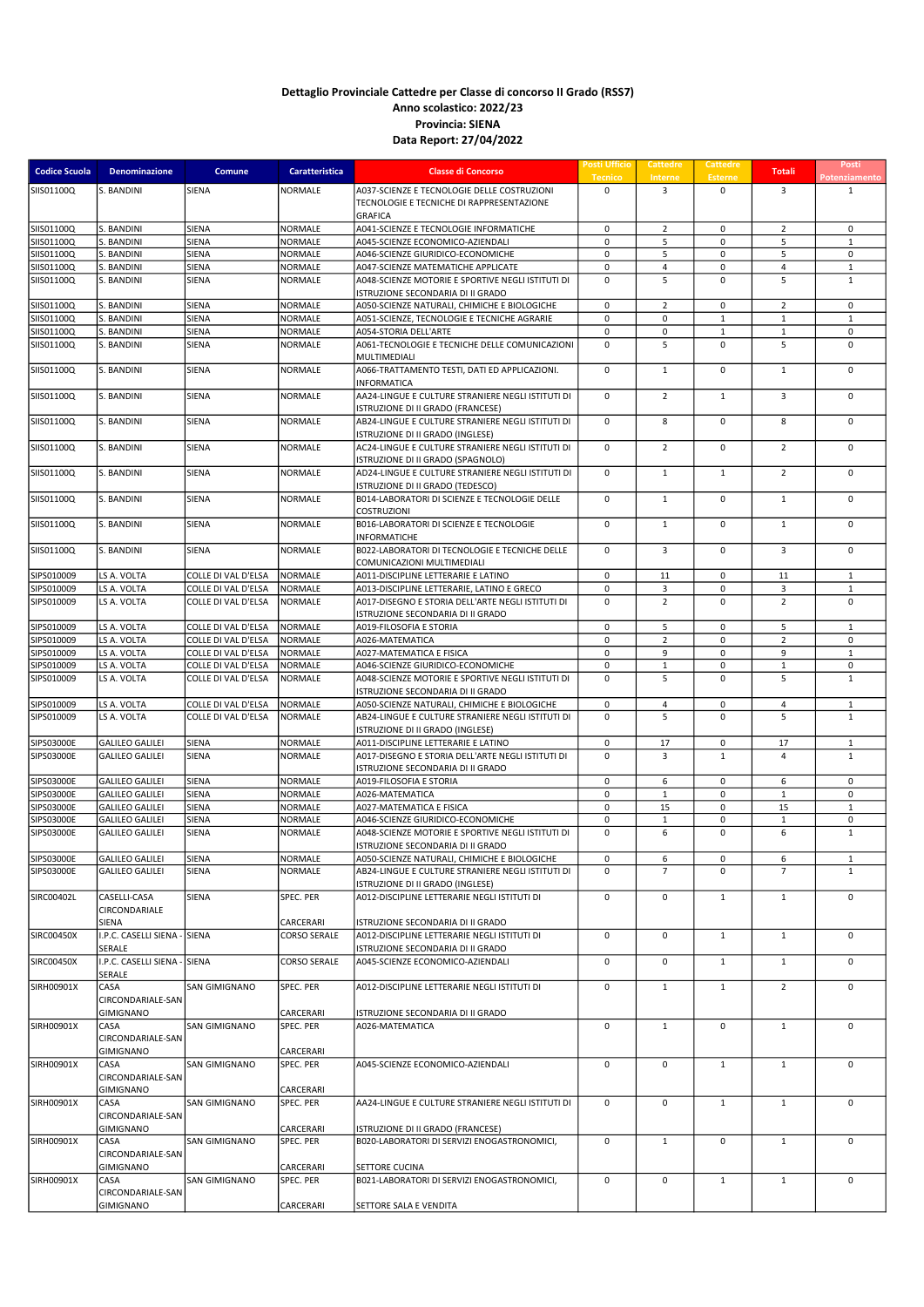| <b>Codice Scuola</b>     | Denominazione                              | <b>Comune</b>           | Caratteristica         | <b>Classe di Concorso</b>                                                                | <b>Posti Ufficio</b><br><b>Tecnico</b> | Cattedre<br>Interne | Cattedre<br><b>Esterne</b> | <b>Totali</b>  | Posti<br>Potenziament       |
|--------------------------|--------------------------------------------|-------------------------|------------------------|------------------------------------------------------------------------------------------|----------------------------------------|---------------------|----------------------------|----------------|-----------------------------|
| SIRH030008               | PELLEGRINO ARTUSI                          | CHIANCIANO TERME        | NORMALE                | A011-DISCIPLINE LETTERARIE E LATINO                                                      | $\mathbf 0$                            | $\mathbf 0$         | $\mathbf 0$                | $\mathbf 0$    | $\mathbf{1}$                |
| SIRH030008               | PELLEGRINO ARTUSI                          | <b>CHIANCIANO TERME</b> | <b>NORMALE</b>         | A012-DISCIPLINE LETTERARIE NEGLI ISTITUTI DI                                             | 0                                      | 5                   | $\pmb{0}$                  | 5              | $\mathsf 0$                 |
| SIRH030008               | PELLEGRINO ARTUSI                          | <b>CHIANCIANO TERME</b> | NORMALE                | ISTRUZIONE SECONDARIA DI II GRADO<br>A026-MATEMATICA                                     | $\mathbf 0$                            | $\overline{3}$      | $\mathbf{1}$               | $\overline{4}$ | $\mathbf 0$                 |
| SIRH030008               | PELLEGRINO ARTUSI                          | <b>CHIANCIANO TERME</b> | NORMALE                | A031-SCIENZE DEGLI ALIMENTI                                                              | $\mathbf 0$                            | $\overline{3}$      | $\mathbf{1}$               | $\overline{4}$ | $\mathbf 0$                 |
| SIRH030008               | PELLEGRINO ARTUSI                          | <b>CHIANCIANO TERME</b> | NORMALE                | A045-SCIENZE ECONOMICO-AZIENDALI                                                         | $\mathbf 0$                            | $\overline{2}$      | $\mathbf 0$                | $\overline{2}$ | $\mathbf{1}$                |
| SIRH030008               | PELLEGRINO ARTUSI                          | <b>CHIANCIANO TERME</b> | NORMALE                | A046-SCIENZE GIURIDICO-ECONOMICHE                                                        | $\mathbf 0$                            | $\mathbf{1}$        | $\pmb{0}$                  | $\mathbf{1}$   | $\mathbf{1}$                |
| SIRH030008               | PELLEGRINO ARTUSI                          | CHIANCIANO TERME        | NORMALE                | A048-SCIENZE MOTORIE E SPORTIVE NEGLI ISTITUTI DI<br>ISTRUZIONE SECONDARIA DI II GRADO   | 0                                      | $\mathbf{1}$        | $\mathbf{1}$               | $\overline{2}$ | $\mathbf 0$                 |
| SIRH030008               | PELLEGRINO ARTUSI                          | CHIANCIANO TERME        | <b>NORMALE</b>         | A050-SCIENZE NATURALI. CHIMICHE E BIOLOGICHE                                             | 0                                      | $\mathbf 0$         | $\pmb{0}$                  | 0              | $\mathbf{1}$                |
| SIRH030008               | PELLEGRINO ARTUSI                          | CHIANCIANO TERME        | NORMALE                | A054-STORIA DELL'ARTE                                                                    | 0                                      | $\mathbf 0$         | 0                          | 0              | $\mathbf{1}$                |
| SIRH030008               | PELLEGRINO ARTUSI                          | CHIANCIANO TERME        | <b>NORMALE</b>         | AA24-LINGUE E CULTURE STRANIERE NEGLI ISTITUTI DI<br>ISTRUZIONE DI II GRADO (FRANCESE)   | 0                                      | $\mathbf{1}$        | $\pmb{0}$                  | $\mathbf{1}$   | $\mathbf{1}$                |
| SIRH030008               | PELLEGRINO ARTUSI                          | CHIANCIANO TERME        | NORMALE                | AB24-LINGUE E CULTURE STRANIERE NEGLI ISTITUTI DI<br>ISTRUZIONE DI II GRADO (INGLESE)    | 0                                      | 3                   | 0                          | 3              | $\mathbf 0$                 |
| SIRH030008               | PELLEGRINO ARTUSI                          | <b>CHIANCIANO TERME</b> | <b>NORMALE</b>         | AD24-LINGUE E CULTURE STRANIERE NEGLI ISTITUTI DI                                        | $\mathbf 0$                            | $\mathbf{1}$        | $\mathbf 0$                | $\mathbf{1}$   | $\mathbf 0$                 |
| <b>SIRH030008</b>        | PELLEGRINO ARTUSI                          | CHIANCIANO TERME        | NORMALE                | ISTRUZIONE DI II GRADO (TEDESCO)<br>B019-LABORATORI DI SERVIZI DI RICETTIVITA'           | $\mathbf 0$                            | $\overline{2}$      | $\mathbf 0$                | $\overline{2}$ | $\mathbf 0$                 |
| SIRH030008               | PELLEGRINO ARTUSI                          | <b>CHIANCIANO TERME</b> | <b>NORMALE</b>         | ALBERGHIERA<br>B020-LABORATORI DI SERVIZI ENOGASTRONOMICI,                               | $\mathbf 0$                            | $\overline{4}$      | $\mathbf{1}$               | 5              | $\mathbf 0$                 |
| SIRH030008               | PELLEGRINO ARTUSI                          | <b>CHIANCIANO TERME</b> | <b>NORMALE</b>         | SETTORE CUCINA<br>B021-LABORATORI DI SERVIZI ENOGASTRONOMICI.                            | $\mathbf 0$                            | 3                   | $\mathbf 0$                | 3              | $\mathbf 0$                 |
| <b>SIRH03050N</b>        | ARTUSI - CORSO                             | CHIANCIANO TERME        | <b>CORSO SERALE</b>    | SETTORE SALA E VENDITA<br>A012-DISCIPLINE LETTERARIE NEGLI ISTITUTI DI                   | $\mathbf 0$                            | $\mathbf 0$         | $\mathbf{1}$               | $\mathbf{1}$   | $\mathbf 0$                 |
| SIRI00350R               | SERALE<br><b>CORSO SERALE-</b>             | COLLE DI VAL D'ELSA     | <b>CORSO SERALE</b>    | ISTRUZIONE SECONDARIA DI II GRADO<br>A012-DISCIPLINE LETTERARIE NEGLI ISTITUTI DI        | $\mathbf 0$                            | $\mathbf 0$         | $\mathbf{1}$               | $\mathbf{1}$   | $\mathbf 0$                 |
| SIRI007504               | TURISMO<br>G. MARCONI CHIUSI               | <b>CHIUSI</b>           | <b>CORSO SERALE</b>    | ISTRUZIONE SECONDARIA DI II GRADO<br>A040-SCIENZE E TECNOLOGIE ELETTRICHE ED             | $\mathbf 0$                            | $\mathbf 0$         | $\mathbf{1}$               | $\mathbf{1}$   | $\mathbf 0$                 |
| SITD008027               | SERALE<br>CASA                             | <b>SAN GIMIGNANO</b>    | SPEC. PER              | <b>ELETTRONICHE</b><br>A012-DISCIPLINE LETTERARIE NEGLI ISTITUTI DI                      | $\mathbf 0$                            | $\mathbf{1}$        | $\mathbf 0$                | $\mathbf{1}$   | $\mathbf 0$                 |
|                          | CIRCONDARIALE -<br><b>IST. RONCALLI</b>    |                         | CARCERARI              | ISTRUZIONE SECONDARIA DI II GRADO                                                        |                                        |                     |                            |                |                             |
| SITD008027               | CASA<br>CIRCONDARIALE -                    | SAN GIMIGNANO           | SPEC. PER              | A045-SCIENZE ECONOMICO-AZIENDALI                                                         | $\mathbf 0$                            | $\mathbf 0$         | $\mathbf 1$                | $\mathbf{1}$   | $\mathbf 0$                 |
| SITD008027               | <b>IST. RONCALLI</b><br>CASA               | SAN GIMIGNANO           | CARCERARI<br>SPEC. PER | A046-SCIENZE GIURIDICO-ECONOMICHE                                                        | $\mathbf 0$                            | $\mathbf 0$         | $\mathbf{1}$               | $\mathbf{1}$   | $\mathbf 0$                 |
|                          | CIRCONDARIALE -                            |                         |                        |                                                                                          |                                        |                     |                            |                |                             |
| SITD008027               | <b>IST. RONCALLI</b><br>CASA               | SAN GIMIGNANO           | CARCERARI<br>SPEC. PER | A047-SCIENZE MATEMATICHE APPLICATE                                                       | $\mathbf 0$                            | $\mathbf 0$         | $\mathbf{1}$               | $\mathbf{1}$   | $\mathbf 0$                 |
|                          | CIRCONDARIALE -<br><b>IST. RONCALLI</b>    |                         | CARCERARI              |                                                                                          |                                        |                     |                            |                |                             |
| SITD008027               | CASA<br>CIRCONDARIALE -                    | SAN GIMIGNANO           | SPEC. PER              | AB24-LINGUE E CULTURE STRANIERE NEGLI ISTITUTI DI                                        | $\mathbf 0$                            | $\mathbf 0$         | $\mathbf{1}$               | $\mathbf{1}$   | $\mathbf 0$                 |
|                          | <b>IST. RONCALLI</b>                       |                         | CARCERARI              | ISTRUZIONE DI II GRADO (INGLESE)                                                         |                                        |                     |                            |                |                             |
| SITD01151B               | <b>BANDINI - CORSO</b><br>SERALE           | <b>SIENA</b>            | <b>CORSO SERALE</b>    | A012-DISCIPLINE LETTERARIE NEGLI ISTITUTI DI<br>ISTRUZIONE SECONDARIA DI II GRADO        | $\mathbf 0$                            | $\mathbf 0$         | $\mathbf{1}$               | $\mathbf{1}$   | $\mathbf 0$                 |
| SITD01151B               | <b>BANDINI - CORSO</b><br>SERALE           | SIENA                   | <b>CORSO SERALE</b>    | A026-MATEMATICA                                                                          | $\mathbf 0$                            | 0                   | $\mathbf{1}$               | $\mathbf{1}$   | 0                           |
| SITD01151B               | <b>BANDINI - CORSO</b>                     | SIENA                   | <b>CORSO SERALE</b>    | A037-SCIENZE E TECNOLOGIE DELLE COSTRUZIONI<br>TECNOLOGIE E TECNICHE DI RAPPRESENTAZIONE | $\mathbf 0$                            | $\mathbf{1}$        | $\mathbf 0$                | $\mathbf{1}$   | $\mathbf 0$                 |
| SITD01151B               | SERALE<br><b>BANDINI - CORSO</b>           | SIENA                   | <b>CORSO SERALE</b>    | <b>GRAFICA</b><br>A045-SCIENZE ECONOMICO-AZIENDALI                                       | 0                                      | $\mathsf 0$         | $\mathbf{1}$               | $\mathbf{1}$   | $\mathbf 0$                 |
| SITD01151B               | SERALE<br><b>BANDINI - CORSO</b><br>SERALE | SIENA                   | <b>CORSO SERALE</b>    | B014-LABORATORI DI SCIENZE E TECNOLOGIE DELLE<br>COSTRUZIONI                             | 0                                      | $\mathbf 1$         | $\pmb{0}$                  | $\mathbf{1}$   | $\mathbf 0$                 |
| <b>SITF00850R</b>        | TITO SARROCCHI -<br><b>CORSO SERALE</b>    | <b>POGGIBONSI</b>       | <b>CORSO SERALE</b>    | A012-DISCIPLINE LETTERARIE NEGLI ISTITUTI DI<br>ISTRUZIONE SECONDARIA DI II GRADO        | 0                                      | 0                   | $\mathbf{1}$               | $\mathbf{1}$   | 0                           |
| SITF00850R               | TITO SARROCCHI -                           | <b>POGGIBONSI</b>       | <b>CORSO SERALE</b>    | A042-SCIENZE E TECNOLOGIE MECCANICHE                                                     | 0                                      | $\mathbf{1}$        | $\pmb{0}$                  | $\mathbf{1}$   | $\mathbf 0$                 |
| SITF020002               | <b>CORSO SERALE</b><br>TITO SARROCCHI      | SIENA                   | <b>NORMALE</b>         | A012-DISCIPLINE LETTERARIE NEGLI ISTITUTI DI                                             | 0                                      | 25                  | 0                          | 25             | $\mathbf{1}$                |
| SITF020002               | TITO SARROCCHI                             | SIENA                   | <b>NORMALE</b>         | ISTRUZIONE SECONDARIA DI II GRADO<br>A019-FILOSOFIA E STORIA                             | 0                                      | $\mathbf{1}$        | 0                          | $\mathbf{1}$   | $\mathbf{1}$                |
| SITF020002               | TITO SARROCCHI                             | SIENA                   | <b>NORMALE</b>         | A020-FISICA                                                                              | $\mathbf 0$                            | 6                   | $\mathbf{1}$               | $\overline{7}$ | $\mathbf 0$                 |
| SITF020002               | TITO SARROCCHI                             | SIENA                   | NORMALE                | A021-GEOGRAFIA                                                                           | 0                                      | 0                   | 1                          | 1              | $\mathbf 0$                 |
| SITF020002               | TITO SARROCCHI                             | <b>SIENA</b>            | NORMALE                | A026-MATEMATICA                                                                          | 0                                      | 14                  | 0                          | 14             | 0                           |
| SITF020002<br>SITF020002 | TITO SARROCCHI<br>TITO SARROCCHI           | SIENA<br>SIENA          | NORMALE<br>NORMALE     | A034-SCIENZE E TECNOLOGIE CHIMICHE<br>A037-SCIENZE E TECNOLOGIE DELLE COSTRUZIONI        | 0<br>$\mathbf 0$                       | 11<br>6             | 0<br>$\mathbf 0$           | 11<br>6        | $\mathbf{1}$<br>$\mathbf 0$ |
|                          |                                            |                         |                        | TECNOLOGIE E TECNICHE DI RAPPRESENTAZIONE<br><b>GRAFICA</b>                              |                                        |                     |                            |                |                             |
| SITF020002               | TITO SARROCCHI                             | SIENA                   | <b>NORMALE</b>         | A040-SCIENZE E TECNOLOGIE ELETTRICHE ED<br><b>ELETTRONICHE</b>                           | $\mathbf 0$                            | 8                   | $\mathbf 0$                | 8              | $\mathbf{1}$                |
| SITF020002               | TITO SARROCCHI                             | SIENA                   | <b>NORMALE</b>         | A041-SCIENZE E TECNOLOGIE INFORMATICHE                                                   | 0                                      | 10                  | 0                          | 10             | 0                           |
| SITF020002               | <b>TITO SARROCCHI</b>                      | SIENA                   | NORMALE                | A042-SCIENZE E TECNOLOGIE MECCANICHE                                                     | 0                                      | 8                   | 0                          | 8              | 0                           |